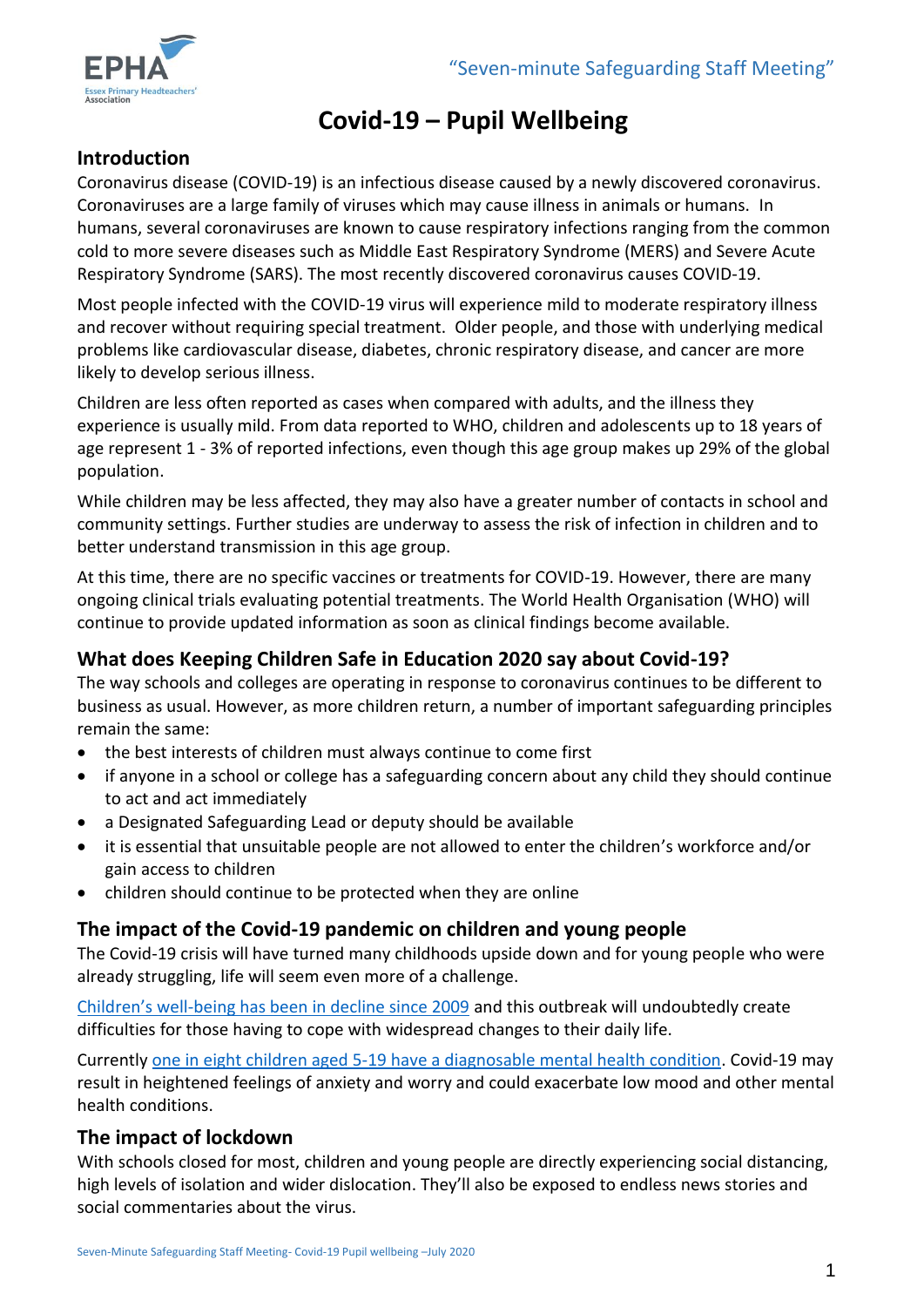

The Children's Society "Good Childhood" research, highlighted that [young people worry about](https://www.childrenssociety.org.uk/good-childhood)  [society and global issues,](https://www.childrenssociety.org.uk/good-childhood) so we would expect levels of worry to be high during this crisis.

For children and young people with [anxiety,](https://www.childrenssociety.org.uk/mental-health-advice-for-children-and-young-people/anxiety) [depression,](https://www.childrenssociety.org.uk/mental-health-advice-for-children-and-young-people/depression-and-low-mood) [OCD,](https://www.childrenssociety.org.uk/mental-health-advice-for-children-and-young-people/ocd) ADHD and serious physical health conditions, the restrictions caused by Covid-19 will be extremely challenging. Mental health services will struggle to deal with demand as staff have to isolate, appointments have to be rescheduled and waiting times increase. The uncertainty of support will be damaging for many children's well-being.

#### **Home alone**

Many children and young people have spent a lot more time at home with family and carers, and less time with their friends. We know that familial relationships are an important building block in children's well-being.

The impact Covid-19 might have on family members or carers who are older or vulnerable could have significant impact on children's well-being. Plus, being at home and not having the autonomy and choice they're used to could have been quite damaging.

Similarly, spending less time with friends or being restricted to online socializing can impact children's well-being, especially for those who can't get online, don't feel confident with it, or experience cyberbullying. This [disconnection can increase feelings of loneliness and lower well](https://www.childrenssociety.org.uk/news-and-blogs/our-blog/exploring-loneliness-and-well-being-among-10-and-17-year-olds)[being.](https://www.childrenssociety.org.uk/news-and-blogs/our-blog/exploring-loneliness-and-well-being-among-10-and-17-year-olds)

#### **Money and the future**

We know that children growing up in households with problem debt are five times more likely than other children to have low well-being. The consequences of loss of income due to Covid-19 will be significant. Young people whose families who can't access laptops, phones or online learning, may also miss out on vital education, interaction and support.

It may also impact how they think about their future, possibly worrying about the consequences for their family.

#### **Children at risk of abuse and neglect**

School closures mean children and young people will be spending a lot more time at home. For many, home will not be a safe space. There are concerns that for [children and young people who](https://www.childrenssociety.org.uk/news-and-blogs/our-blog/covid-19s-impact-on-children-at-risk-of-abuse-neglect-and-exploitation)  [are experiencing abuse and neglect in the home these risks could be magnified.](https://www.childrenssociety.org.uk/news-and-blogs/our-blog/covid-19s-impact-on-children-at-risk-of-abuse-neglect-and-exploitation)

With less contact between young people and trusted professionals, it's more likely that cases of abuse, neglect and exploitation will go unseen and unreported. On top of this, individuals may see an increase in unsupervised hours as opportunities to target and groom for sexual or criminal purposes.

This is especially true in the online world. Young people will have been spending a lot more time online and will be at greater [risk of online grooming and exploitation](https://www.childrenssociety.org.uk/what-we-do/our-work/tackling-criminal-exploitation-and-county-lines/online-exploitation-resources). It's important for schools to continue the conversation about staying safe online.

## **[Children at risk of exploitation](https://www.childrenssociety.org.uk/news-and-blogs/our-blog/covid-19s-impact-on-children-at-risk-of-abuse-neglect-and-exploitation)**

School provides a safe place and supervision for vulnerable children, and it is a real concern that without this they may be more at risk of being targeted by criminals seeking to exploit them. Police, public and professionals need to [look out for the signs that a child may be at risk](https://www.childrenssociety.org.uk/look-closer) and be able to raise any concerns they may have.

#### **[Young carers](https://www.childrenssociety.org.uk/what-we-do/our-work/supporting-young-carers)**

Schools give young carers a break from their caring responsibilities and provide them with trusted professionals who are aware of their situation. Without school, young carers lose an important part of their support network.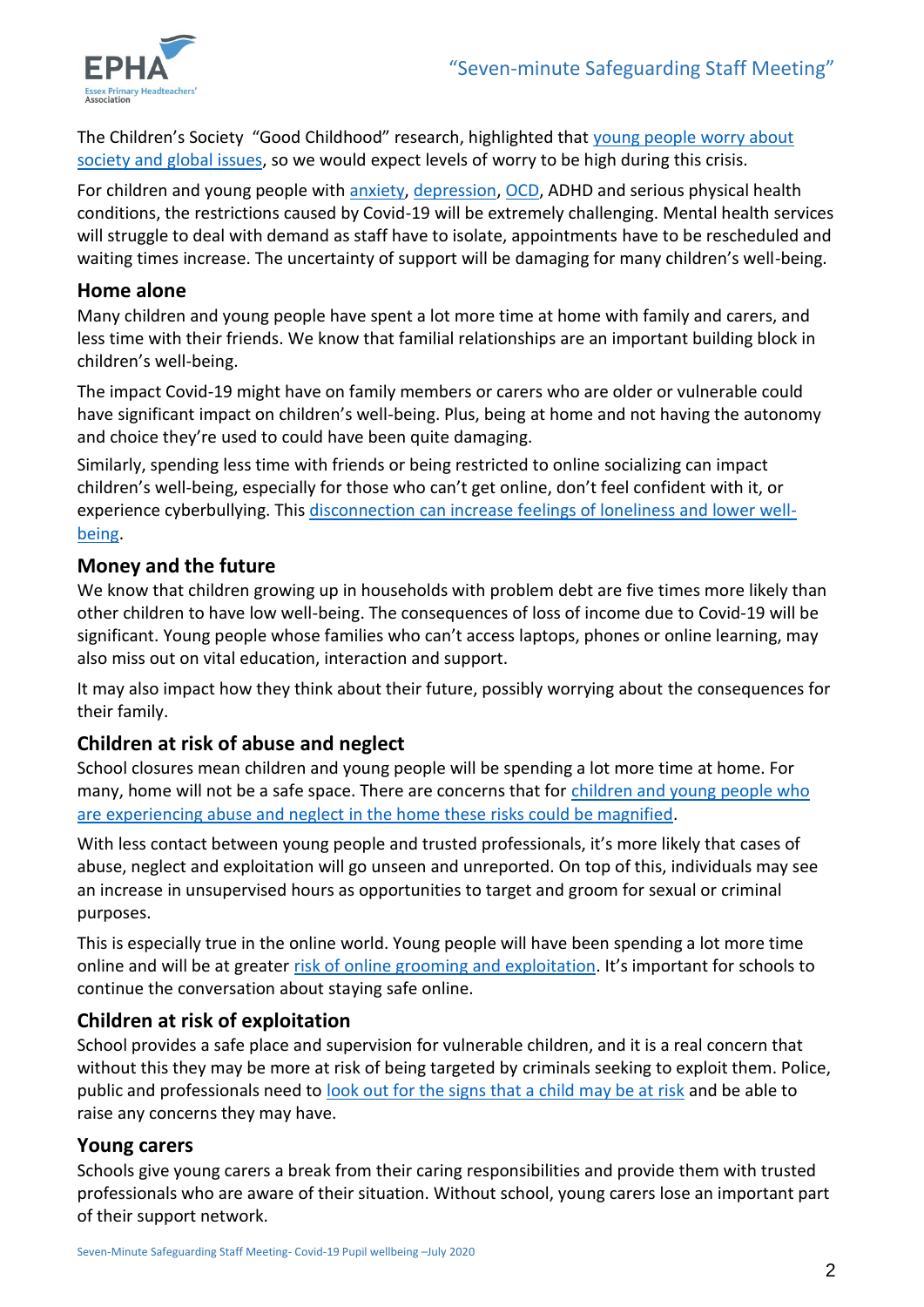

## **How to help your pupils**

As a teacher or a member of staff in school, it seems that there is an expectation that we instinctively know what to say and do with pupils who are experiencing mental health struggles. However, the [coronavirus pandemic](https://www.sec-ed.co.uk/search/coronavirus/) will have created a whole new range of traumatic experiences that will have affected many children in different ways. Staff empathy and compassion and the ability to maintain positive and meaningful relationships with pupils could be tested by the behaviours they exhibit.

Children will need to have an adult to talk to about their feelings and emotions, which will need processing after experiencing trauma. Due to the lack of funding in many mental health services, it often comes down to teachers or a member of school staff who can be that safe and trusted adult.

Schools will need to pull together as a community to create a narrative and support structure for their most vulnerable pupils to process any traumas from coronavirus. Here are some strategies and ideas which could be used to help staff to support pupils showing signs of trauma.

**A support plan:** Schools may need to develop a support plan for vulnerable children that can be shared with their teachers confidentially. For example, an exit pass may be needed to allow a pupil to leave a lesson and go to a supervised designated safe space when they are feeling overwhelmed or too anxious to cope with their lesson.

**Coping with grief:** Helping the child to process grief will be challenging if they have lost a close friend or family member. They might need to be guided through different ways to express their sadness. This could be through writing, art, music or whichever therapeutic style works for them as an individual. They need to express their feelings and emotions in a way that is right for them. There are many great charities set up to help childhood grief, including Winston's Wish, Child Bereavement UK or online resources from Young Minds.

**Strategies and techniques:** Giving pupils different techniques and strategies to help to manage anxiety such as exercise, cognitive behavioural therapy (CBT) exercises, music or art therapies will be useful. The traumatised body needs strategies to self-calm and soothe so that they can bring down the unnecessary levels of adrenaline in the body and feel more in control.

Rolling news and social media can cause a lot of anxiety. Remind children of the facts and explain what false or sensationalised information is. It's important to allow children to ask questions about the things they see online. And if you don't know the answer, letting them know that some things aren't certain or known yet is okay.

**Family engagement:** Working closely with families will be vital. Giving pupils' families practical strategies and education about how to support their child will make a huge difference to how they are able to process their trauma and develop coping strategies.

Give parents the opportunity to share concerns they have about their child. They might notice some changes in their child's behaviour that aren't apparent in school. Younger children may start thumb sucking or bedwetting and older children may have mood swings and be irritable. Parents may have noticed changes in appetite or sleep patterns. These can be ways a child is experiencing stress. It takes time to adjust to change and children may need lots of support and reassurance to help them through it. Information from parents is vital, and schools will often need to offer support to families as well as children.

**Supporting school staff:** School staff themselves will need to have a system in place in school to manage their own mental health. There needs to be a procedure in place for being able to "offload" in the same way that trained counsellors receive supervision.

Also, children may want to disclose some of the traumatic things that they have experienced during "lockdown" and this will need to be reported through usual child protection procedures. However, staff should not be left to sit with these stories on their own. They may need support themselves.